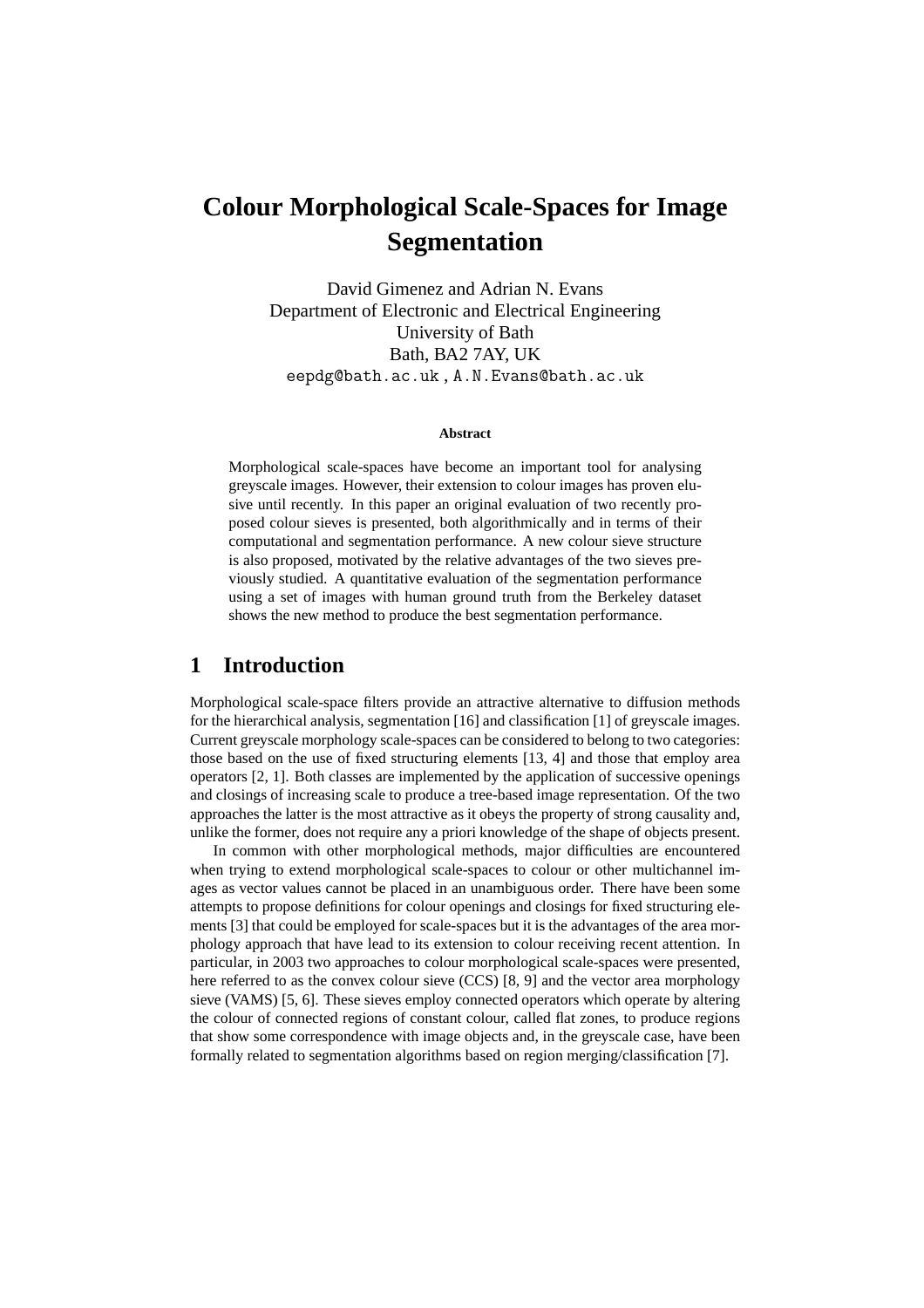This paper presents a comparison of the two colour sieve methods, both algorithmically and in terms of evaluating their extrema definition, processing speed and segmentation performance. In addition, a new colour sieve structure is proposed that seeks to combine the relative merits of the two methods. Section 2 briefly reviews greyscale sieves and describes the CCS and VAMS algorithms. Section 3 presents the new colour sieve structure and a comprehensive performance evaluation is undertaken in section 4, including a quantitative evaluation of the sieves' segmentation performance using the Berkeley segmentation dataset. Finally, discussion and conclusions are given in section 5.

# **2 Colour Morphological Scale-Spaces**

A greyscale area open-close (AOC) sieve can be formed by successive area openings and closings of increasing scale  $[1]$  and, for the image  $X$ , is defined by

$$
AOC_i(X) = \varphi_i^a \gamma_i^a (\varphi_{i-1}^a \gamma_{i-1}^a (\dots (\varphi_2^a \gamma_2^a (\varphi_1^a \gamma_1^a(X))))
$$
\n
$$
(1)
$$

where  $\gamma_i^a$  and  $\varphi_i^a$  are respectively area openings and closings to an area limit *i*. This sieve structure is also known as an  $\mathcal{M}$  sieve [2] and forms a tree as the maxima and minima are merged with their closest greyscale neighbour. In a similar manner, the closings can be performed before the openings, giving rise to an area close-open (ACO) or  $\mathcal N$  sieve. Combining the maxima and minima in this manner ensures the property of strong causality, with no new extrema being generated as the scale increases. Alternatively, maxima and minima can be treated separately to give the max- and min-trees of [14].

Algorithmically, area morphological scale-space algorithms follow these steps:

- 1. Identification of extrema regions;
- 2. Merge all scale 1 extrema regions with their nearest neighbour;
- 3. Repeat step 2 with increasing scale until only 1 region remains.

The CCS and the VAMS were developed independently and first presented within a few days of each other at Scale-Space 2003 [8] and the 2003 IEEE-EURASIP Workshop on Nonlinear Signal and Image Processing [5] respectively. Although they differ in some aspects, the two techniques follow the same general algorithm:

- 1. Identification of extrema regions;
- 2. Merge all scale 1 extrema regions with their nearest neighbour;
- 3. Repeat steps 1 and 2 until no extrema are found at current scale;
- 4. Repeat steps 1 to 3 with increasing scale until only 1 region remains.

Comparing the greyscale and colour scale-space algorithms, it can be seen that the latter requires an additional stage (step 3) to ensure itempotence. This is because the process of merging in vector spaces can result in the creation of new extrema in the area of influence of the merged regions. Both the CCS and the VAMS use the Euclidean distance to select the closest region for merging with in Step 2, although they differ in how ties are resolved: the CCS uses luminance, then individual colour channels while the VAMS uses scan order. They also both only process extrema as it is not possible to differentiate between maxima and minima for vector values. Therefore, their main difference lies in the mechanism for determining extreme regions in Step 1 of the algorithm and to provide a comparison between the two techniques their approaches are discussed in detail below.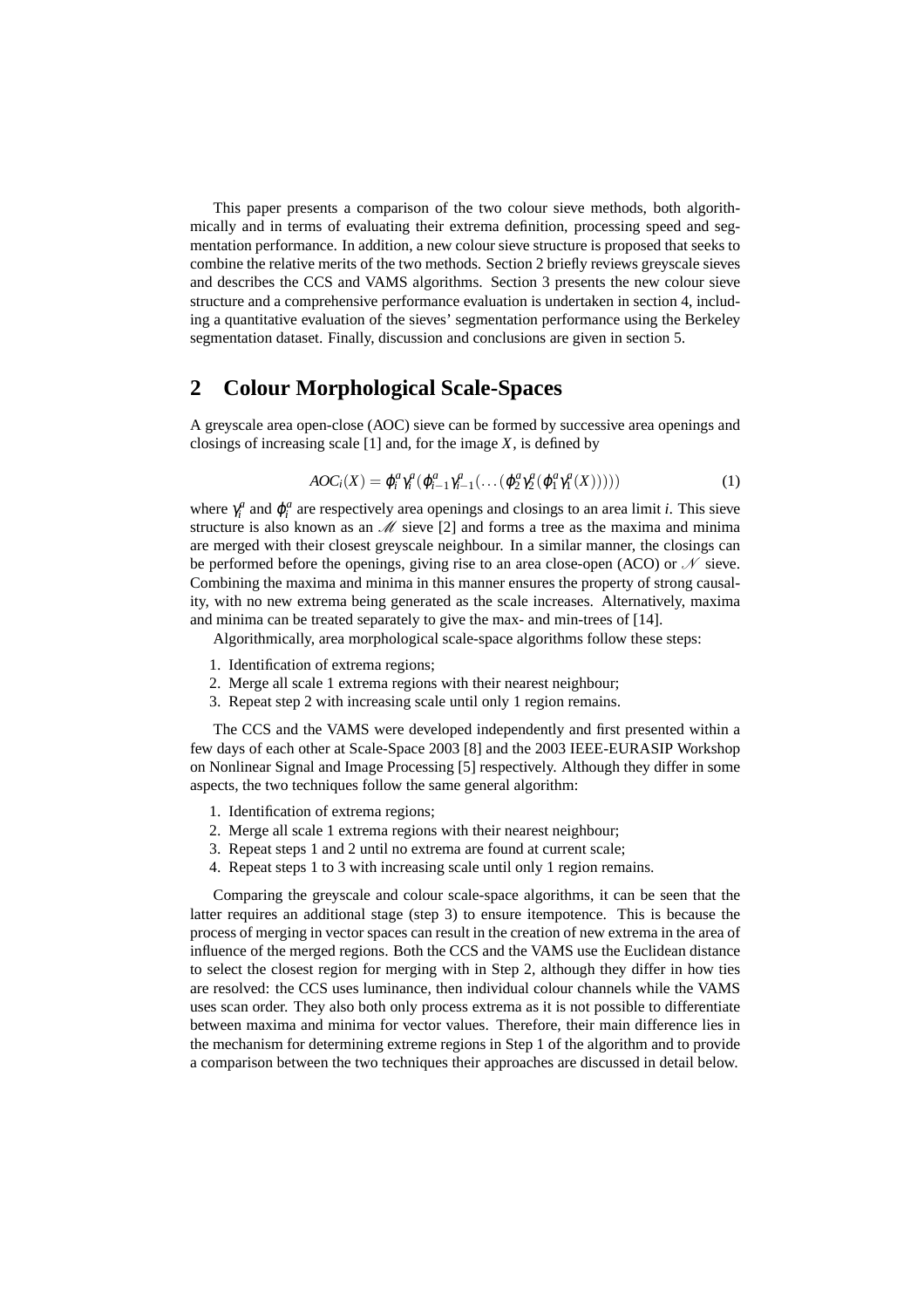

Figure 1: Colour sieves example using 8nn connectivity. (a) Complex image, (b) convex hull for 5−1*i* region and (c) VAMS scalar image with extrema marked in bold.

#### **2.1 Determination of Extrema**

Unlike greyscale sieves, the multivariate data associated with colour sieves cannot be unambiguously ordered and as the CCS and VAMS use different extrema definitions they produce different extrema for a given image. As colour sieves generate additional extrema at each scale as a result of the region merging process the behaviour of a colour sieve is in a large part determined by the proportion of image regions marked as extreme, which in turn depends on the extrema definition. If a high proportion of extrema regions is found then the repetition of steps 1 and 2 of the algorithm will result in few, if any, regions of area less than the current scale surviving while a low proportion of extrema regions will leave a significant proportion of the image untouched until relatively large scales. In addition, the proportion of extrema regions has a significant effect on the processing time.

The approach to extrema definition adopted by the CCS is one based on a local convex hull. For a set *S* of points in *d*-dimensional space, the convex hull is the smallest convex polygon containing all the points of *S*. The CCS forms a local convex hull for each pixel and its connected neighbours and then defines the pixel as extreme if it lies on the edge of the hull. This approach has the advantage that the topology of the local hull is unaffected by linear axes transformations and monotonic scaling but can result in large proportion of extrema. For example, consider the complex image shown in figure 1(a). The local convex hull for the 5−1*i* region in figure 1(b) shows the region to be extreme as it lies on the edge of the hull. However, examination of the local convex hull for the other regions in the image shows that they are all extreme. Part of this problem results from degenerate cases: a *d*-dimensional hull requires at least  $(d+1)$  different points to be non-degenerate and although an approach to reduce the number of extrema for degenerate cases was presented in [8], they can still correspond to a significant proportion of the total extrema. This result is confirmed by figure 2 which shows the initial extrema for the  $186 \times 230$ colour test image Lily. The CCS result in figure 2(b) classifies the majority of the image as extrema, a finding confirmed by other images. With 4nn connectivity the number of dimensions is reduced and the CCS, if anything, finds even more extrema. Therefore the action of the CCS is very aggressive and the total number of regions will rapidly decrease with increasing area size. However, classifying the majority of pixels as extreme is counter-intuitive as extrema are associated with outlying values. In addition, there are many connected extrema which cannot simply be explained as alternating maxima and minima, which cannot be differentiated in colour sieves.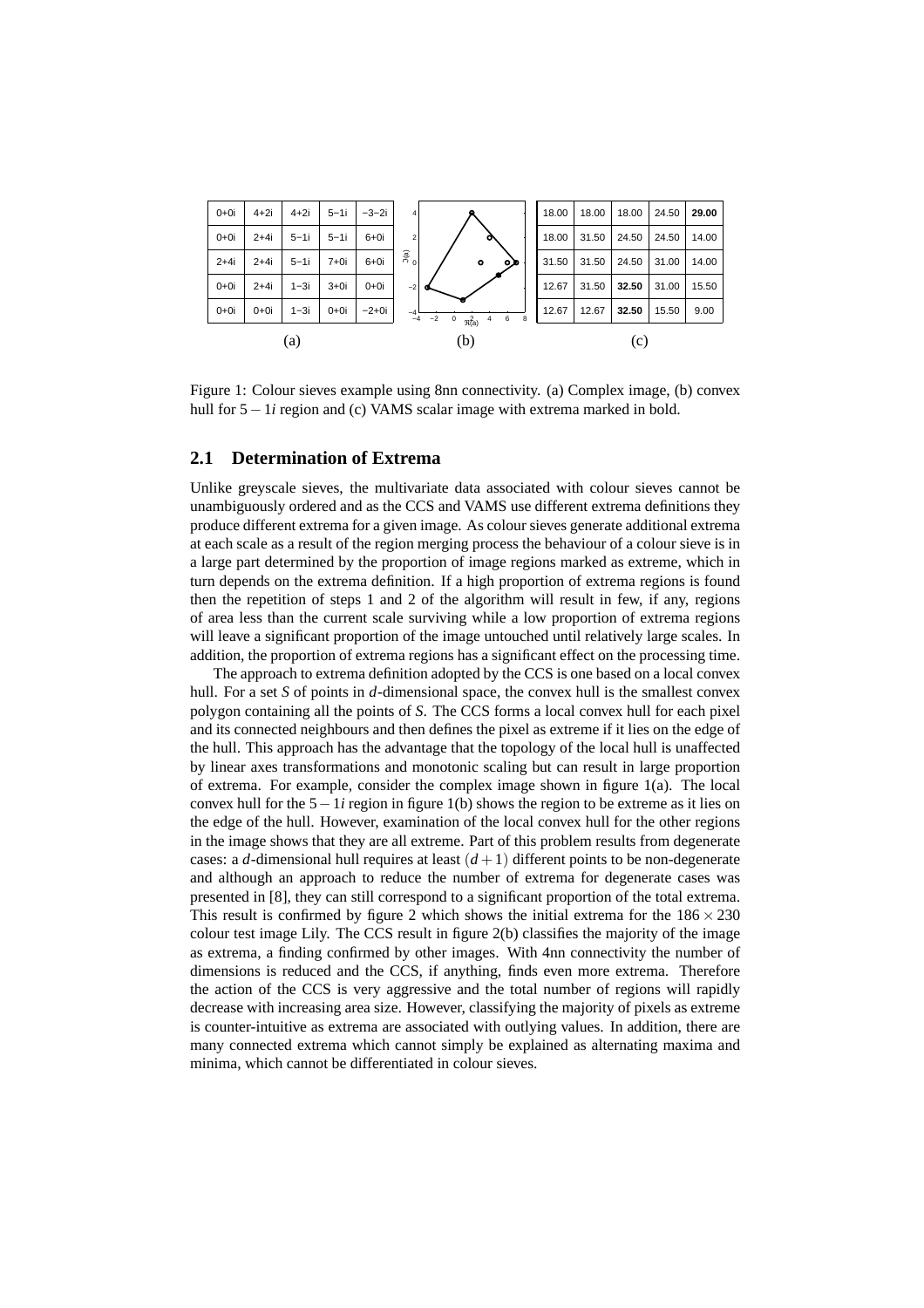

Figure 2: CCS and VAMS extrema (white pixels) using 8nn connectivity. (a) Original image Lily, (b) CCS extrema and (c) VAMS extrema.

The VAMS uses reduced ordering to form a scalar image in which colour extrema correspond to regional maxima. In the scalar image, the value of each pixel is initially given as the sum of the vector differences between the pixel and its connected neighbours. The scalar values for all the pixels in each flat zone are then summed and normalised by the region's area and this value is assigned to all pixels within the region, see figure  $1(c)$ . Finally, extrema are identified as the maxima of the scalar image. In figure 1(c) there are only two extreme regions corresponding to the flat zones with values −3−2*i* and 1−3*i* in figure 1(a) and although it is theoretically possible for neighbouring regions to be marked as extreme if they have exactly the same scalar value in practice this rarely happens. The extrema found by the VAMS for the Lily image are presented in figure 2(c) and confirm the findings of figure 1 that the VAMS produces far fewer extrema than the CCS. As the VAMS extrema correspond to pixels whose colour is very different from their neighbours (either isolated regions or at positions of high gradient), they can therefore be considered as "true" extrema. However, if extrema are viewed as seeds from which the image is altered through merging, then a low extrema proportion may result in much of the image being unaffected by the sieving process until larger scales.

### **3 Vector area morphology open-close sieve**

Summarising the previous section, the CCS has many extrema and an aggressive sieving action while the VAMS finds fewer, more meaningful extrema and is less aggressive. In addition, while the convex hull used by the CCS is quite inflexible with regards to its extrema definition, changes can be made to the VAMS structure to try and combine the advantages of the two methods. To this end, the vector area morphology open-close sieve (VAMOCS) is proposed that applies both area openings and closings to the scalar surface produced by the VAMS. While the maxima in the scalar surface correspond to image extrema, local minima mark regions that are closer in value to their neighbouring regions than other regions in their connected neighbourhood. Processing the minima essentially merges regions that are in relatively flat parts of the image in a manner reminiscent to that of [15], which introduces a bound  $\Delta$  on the allowable greyscale fluctuations within a flat zone. Providing the merging is handled sensibly closings can increase the numbers of seeds without adversely affecting the segmentation performance. Here, the merging rules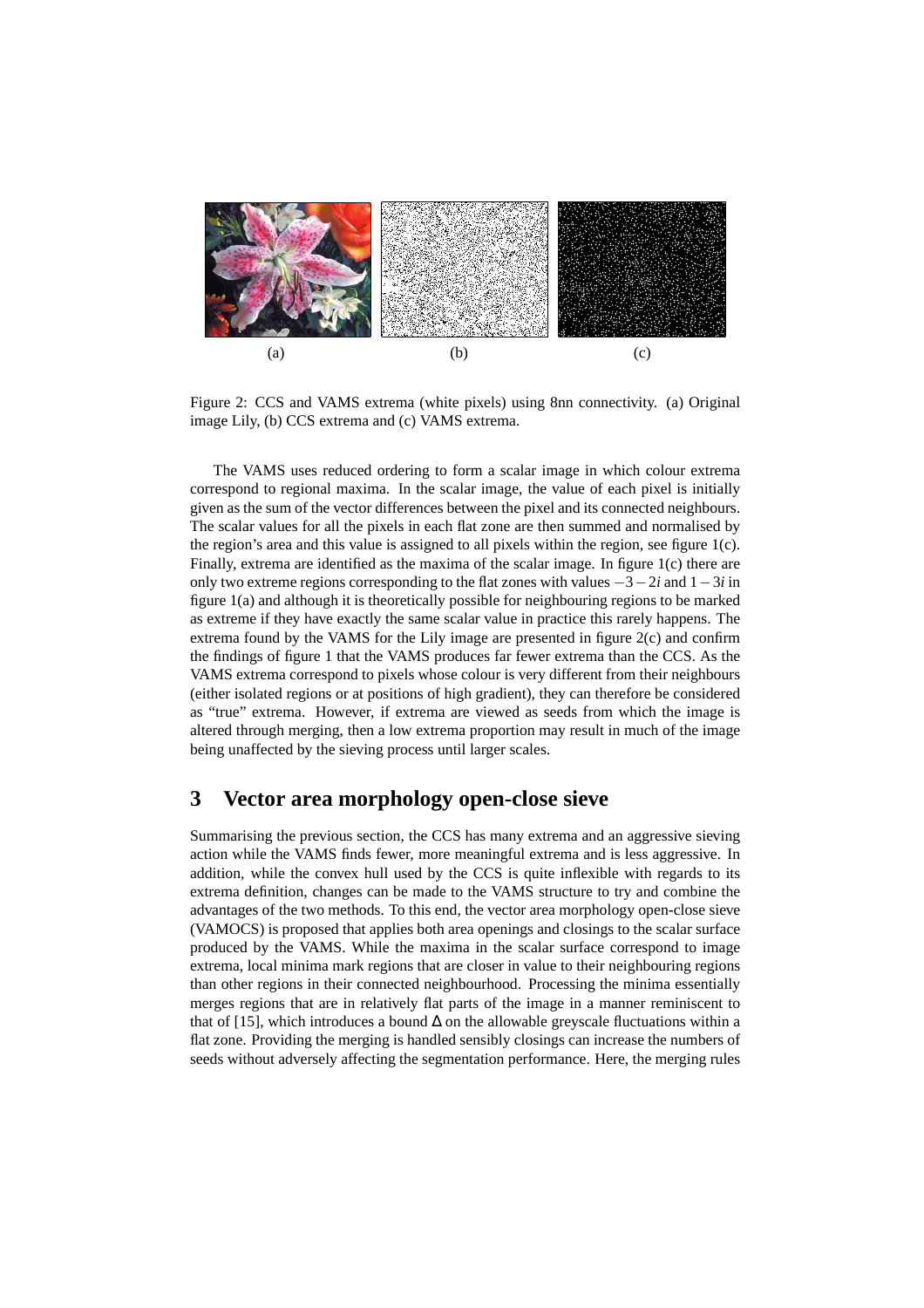

Figure 3: Colour sieve results for Lily test image using 8nn connectivity. Top to bottom: CCS, VAMOCS (openings only), VAMOCS (closings only) and VAMOCS (combined openings and closings). Left to right: area  $= 10,100,1000$  and 10000.

proposed by Salembier and Garrido [14] are used for closings. The VAMOCS algorithm also has an additional minor modification in which the sum of scalars for the pixels within a flat zone is normalised by its perimeter rather than its area. As the distance between all pixels within a flat region is zero, this approach effectively calculates the average vector difference per unit perimeter for all pixels on the perimeter of a region and makes the sieving action less dependent on the complexity of the regions' geometry.

Figure 3 shows the results of sieving the Lily image at selected scales using the CCS and the VAMOCS. Also shown are the VAMOCS results using openings and closings only (rows 2 and 3 of figure 3 respectively). Separate openings and closings both preserve colour edges while creating large flat regions although their filtering actions differ, with the former removing outliers and the latter leaving islands of extrema as the relatively flat regions are extended. The combined VAMOCS results shows the openings and closings to compliment each other, producing a colour sieve with an action similar in aggressiveness to the CCS. However, comparing the VAMOCS extrema in figure 4(a) with those of figure 2 shows the VAMOCS to produce many fewer extrema than the CCS and roughly equal in number to the greyscale extrema shown figure 4(b). The VAMOCS therefore appears to have achieved its aims and a comprehensive performance analysis of all the colour sieves is undertaken in the next section.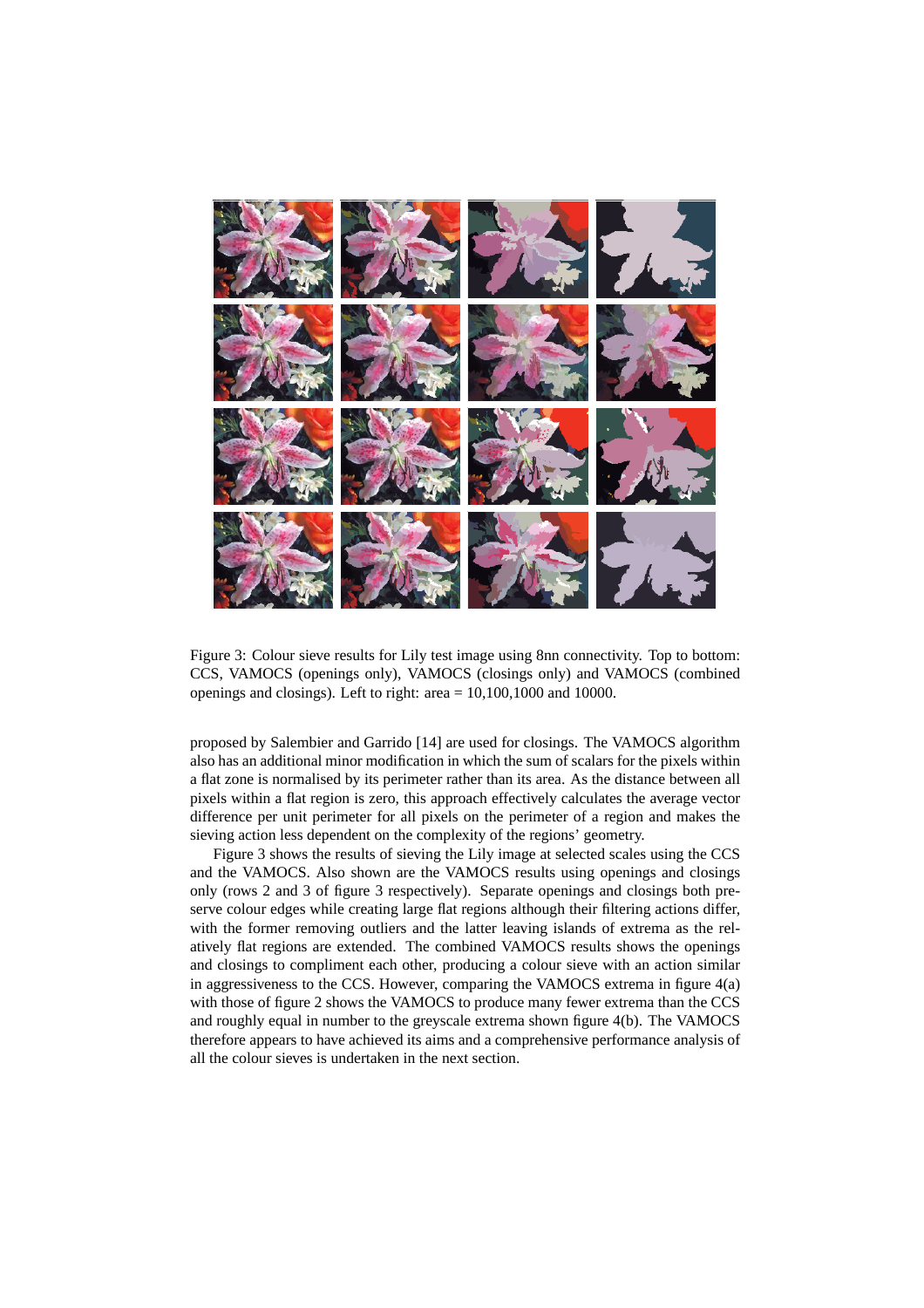

Figure 4: Extrema for Lily test image produced by (a) VAMOCS and (b) greyscale AOC sieve. Maxima shown in white and minima in black.

# **4 Performance Evaluation**

To evaluate the performance of the colour sieves, a number of criteria were used including processing time and the proportion of the image regions defined as extreme. One of the most useful applications of these sieves is colour image segmentation and an initial study of the segmentation performance of the CCS was undertaken in [9]. Here, the Berkeley segmentation dataset is used to provide the basis for a quantitative evaluation. The colour sieves were implemented in  $C_{++}$  using an approach based on the pixel-queue algorithm [12] and then run as mex files under Matlab. Eight nearest neighbours connectivity and the Euclidean distance metric were used for all sieves.

The first aspect to be considered is the processing time, given in figure 5, which also includes the greyscale AOC (GS-AOC) sieve for comparative purposes. As the processing times are related to the number of extreme regions, each of which has to be merged and updated, the percentage of extrema for each sieve is also plotted, with exact values for selected scales given in table 1. As expected, the greyscale sieve has the lowest processing time, although the VAMS is only fractionally slower for areas  $< 100$ . The CCS has the highest processing time reflecting its high proportion of extrema, although its rapid reduction in the total number of regions produces a relatively constant processing time for areas > 100. In contrast, the processing time for the VAMS increases with scale and at

| scale         |       | $\mathfrak{D}$ | 10    | 50    | 100        | 500             | 1000 |
|---------------|-------|----------------|-------|-------|------------|-----------------|------|
| <b>VAMS</b>   | 2209  | 1054           | 151   | 21    | 8          |                 |      |
|               | 41207 | 37199          | 27547 | 19660 | 16102      | 8024            | 6871 |
| <b>CCS</b>    | 33616 | 12852          | 2211  | 456   | 223<br>279 | $\overline{44}$ | 23   |
|               | 41207 | 16402          | 2878  | 572   |            | 53              | 25   |
| GS-AOC        | 4062  | 1973           | 424   | 110   | 63         | 11              | 7    |
|               | 41207 | 36553          | 28457 | 20697 | 17040      | 9114            | 6150 |
| <b>VAMOCS</b> | 4388  | 2353           | 476   | 112   | 16         | 8               | 9    |
|               | 41207 | 33882          | 14326 | 3856  | 1845       | 298             | 132  |

Table 1: Variation of proportion of image extrema with scale. Fractions give the number of extreme regions the total number of regions.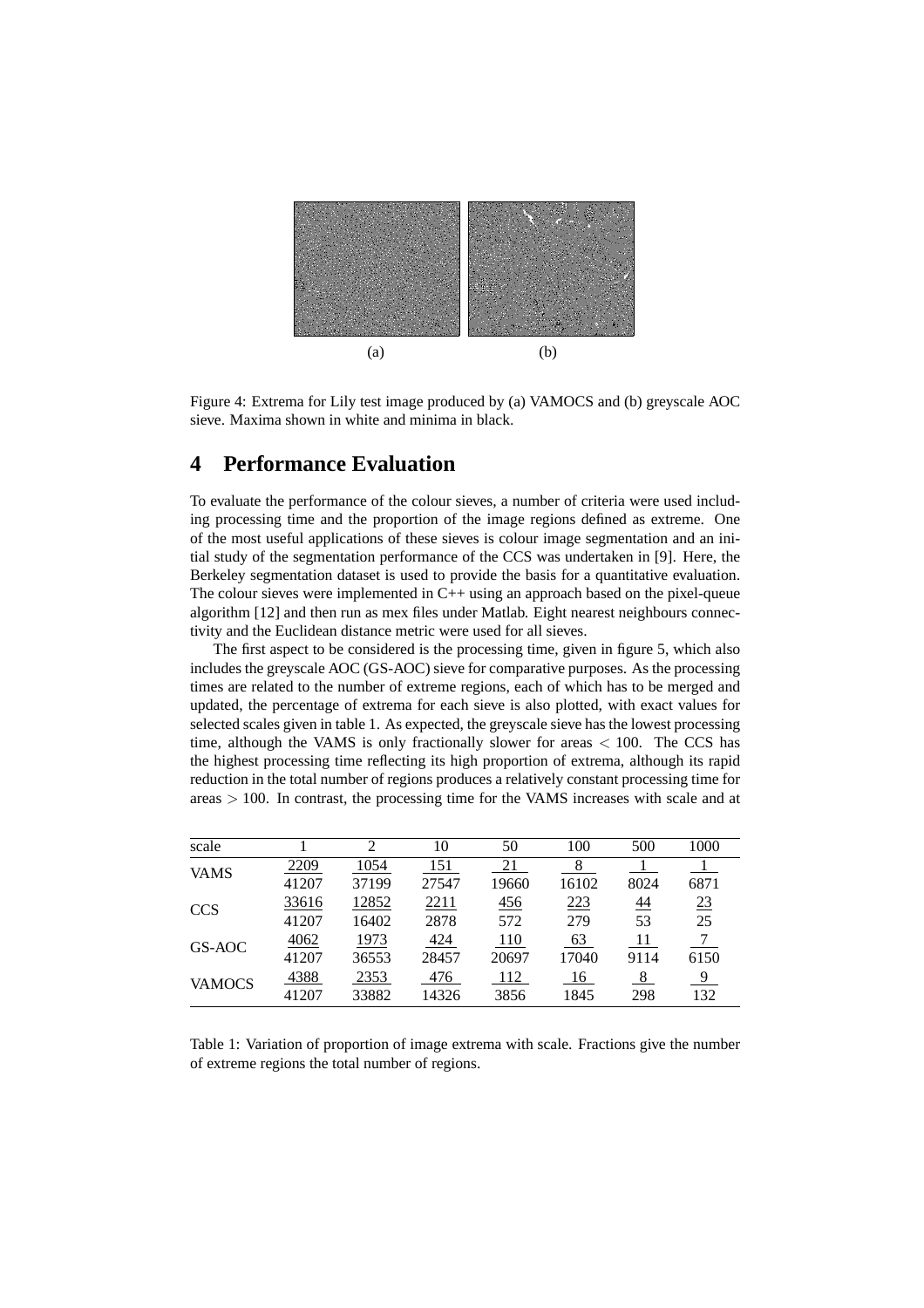

Figure 5: Processing times and proportion of extrema regions for Lily test image.

high scales approaches that of the CCS. The VAMOCS is more expensive than the VAMS for scales < 100 as it has more extrema to process. However, as it reduces the total number of regions more rapidly (see table 1), larger scales require little extra processing.

An objective measure of segmentation performance is obtained by using the Berkeley Segmentation Dataset and Benchmark available at http://www.cs.berkeley.edu/projects- /vision/grouping/segbench [10]. The ground truth for each image in the dataset is given as the collection of boundaries produced by all human subjects. A quantitative performance measure is provided by precision-recall (P-R) curves, where precision is the probability of boundary pixels being correctly identified and recall is the amount of boundary pixels detected. The F-measure is given by the harmonic mean of precision and recall along the curve, with its maximum providing a single measure segmentation performance [11]. In addition, it allows both edge- and region-based methods to be compared and avoids the trivial cases where the GCE of [10] gives zero error. Unlike [9] where the evaluation takes the most representative set of regions near the root of the tree, trimming branches to the level (attribute) required, here the entire tree is sieved to the same level. Although suboptimal in terms of segmentation performance, this allows a focus on the global threshold while maintaining itempotency.

P-R curves for 100 images from the dataset were generated by sieving each image with increasing scale until the total number of regions was  $\leq n$  and plotting precision and recall for a range of values of *n*. A fixed number of regions was used in preference to a constant area (or other attribute) since it is less dependent on image content and also allows comparison with other attributes. This approach is also compatible with the dataset definition where a small  $(2-30)$  number of equally important regions is suggested.

The P-R curves for one image from the dataset produced by the GS-AOC sieve, CCS and VAMOCS are shown in figure 6, with the point producing the maximum F-measure marked in bold. To help visualise these results, figure 7 presents the corresponding human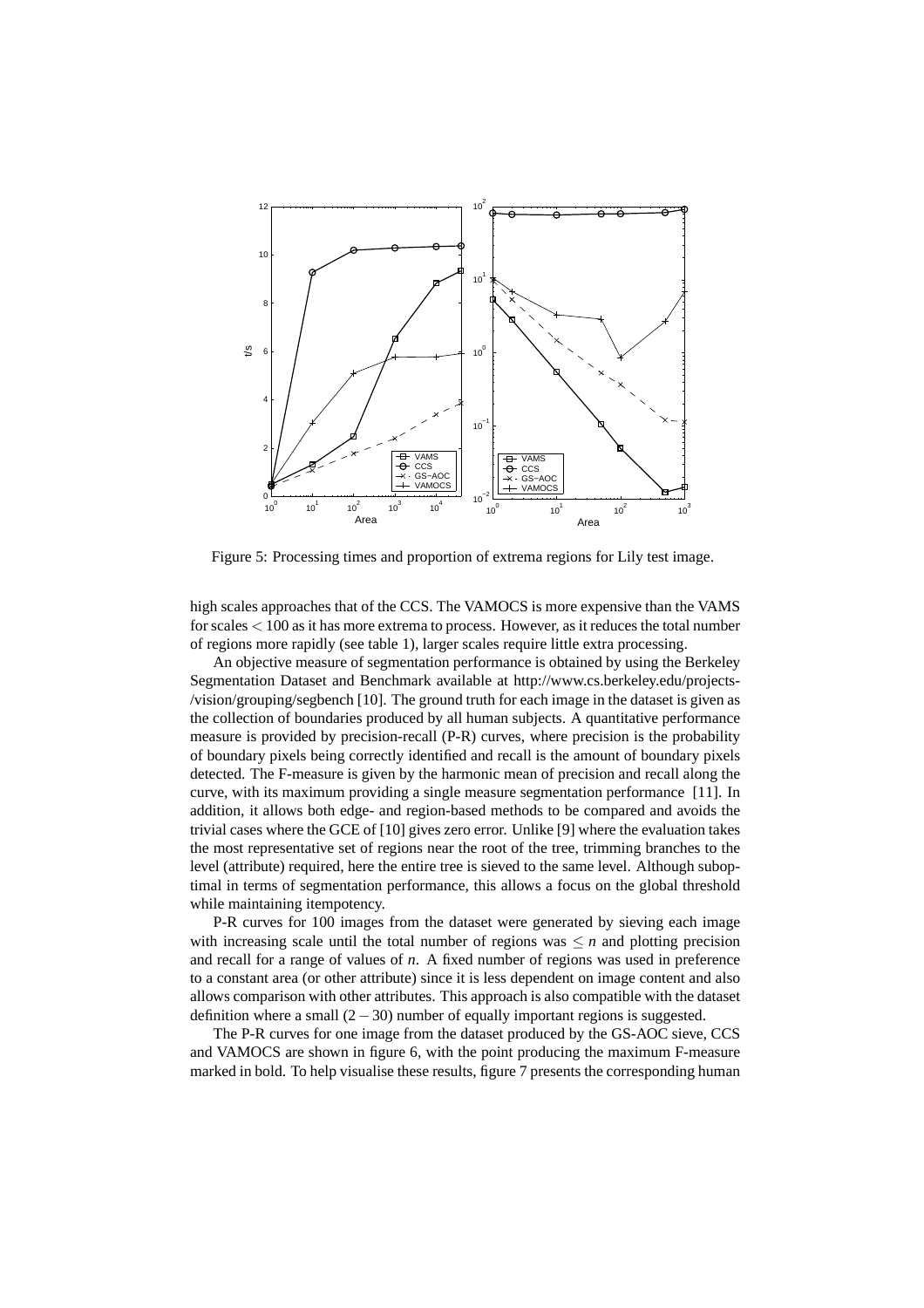

Figure 6: P-R curves for (a) GS-AOC Sieve, (b) CCS and (c) VAMOCS. The maximum F-measure and number of regions at which it occurred are also shown.

and colour sieve segmentations. These results are for just one image and a more comprehensive comparison is given by averaging the P-R curves and peak F-measure for all 100 images, see table 2. The target number of regions at which the peak F-measure occurred is also shown as a technique that can achieve a high F-measure with the minimum number of regions is preferable to one with more regions. The results in table 2 show that both the CCS and VAMOCS out-perform the greyscale sieve, although the VAMS does not. The VAMOCS has the highest average F-measure of 0.51, achieved with a target number of 50 regions. Table 2 also presents a set of results for the contrast attribute. These follow the same trend as the area attribute with the VAMOCS result being 0.02 higher than the CCS, albeit with an increased number of regions.

| Method        | Attribute | $F$ -measure $(R, P)$ | Regions |
|---------------|-----------|-----------------------|---------|
| GS-AOC        |           | 0.46(0.50, 0.44)      | 300     |
| <b>CCS</b>    | Area      | 0.49(0.61, 0.41)      | 30      |
| <b>VAMS</b>   |           | 0.40(0.51, 0.32)      | 100     |
| <b>VAMOCS</b> |           | 0.51(0.61, 0.43)      | 50      |
| GS-AOC        |           | 0.47(0.55, 0.41)      | 1000    |
| <b>CCS</b>    | Contrast  | 0.50(0.65, 0.41)      | 30      |
| <b>VAMS</b>   |           | 0.35(0.42, 0.30)      | 500     |
| <b>VAMOCS</b> |           | 0.52(0.65, 0.43)      | 90      |

Table 2: Figure of merit comparison using the Berkeley dataset

# **5 Discussion and conclusions**

Two recently proposed colour morphological scale-space sieves have been evaluated algorithmically and in terms of their definition of extrema. The link between proportion of image regions defined as extreme and the processing speed was also investigated. The CCS was found to produce large numbers of extrema and show an aggressive sieving action whereas the VAMS has fewer extrema and therefore a lower computational cost. To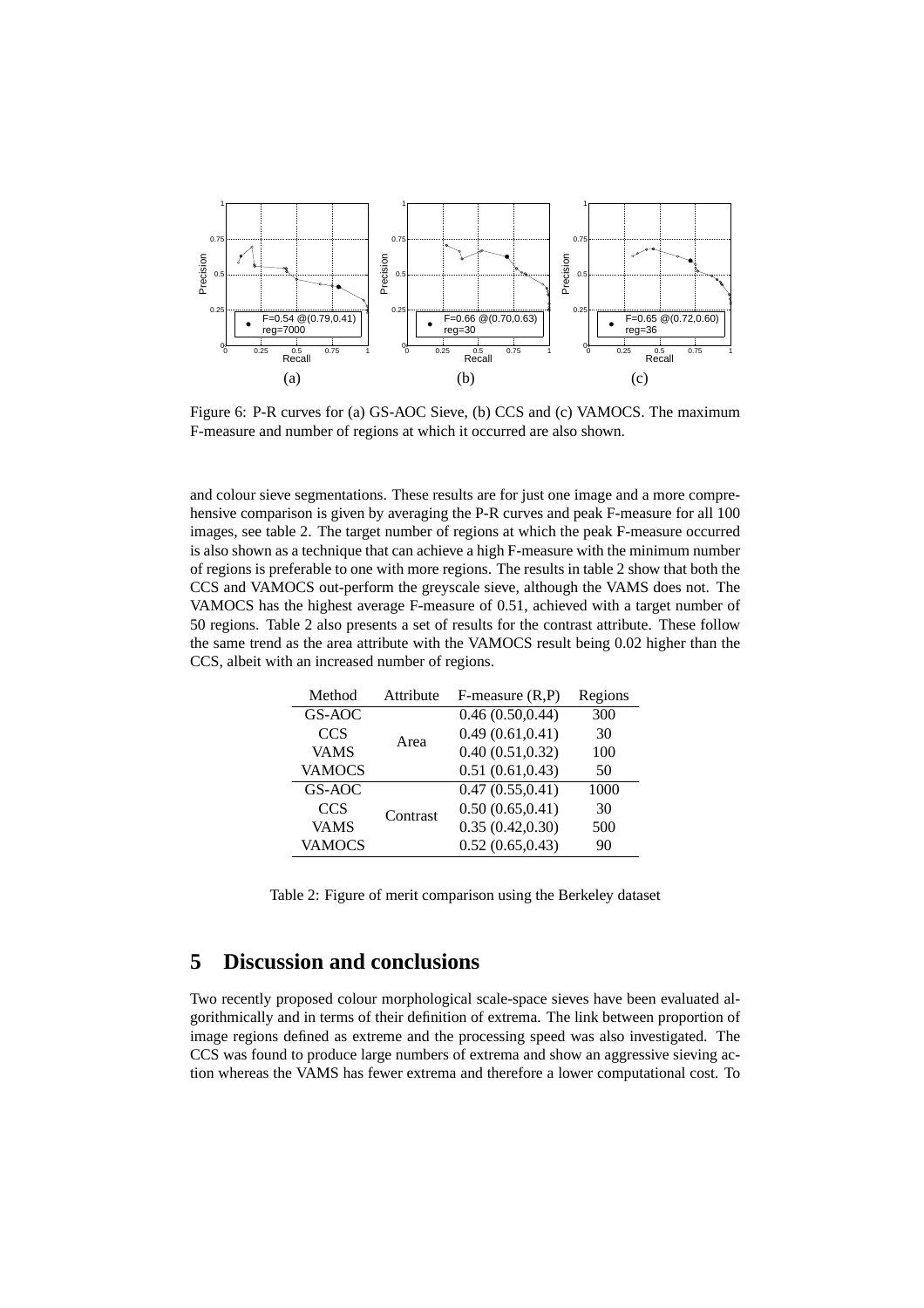

Figure 7: Colour sieve segmentation of Koala image. (a) Original image and collection of human segmentations, (b) and (c) CCS and VAMOCS results for different target number of regions (top) and best result (bottom).

combine their relative advantages, the VAMOCS was proposed. The VAMOCS works by also processing image minima which correspond to regions in "nearly flat" parts of the image. For scales >100, the VAMOCS has the lowest processing time of all colour sieves despite its aggressive action.

A major application area of greyscale connected sieves has been image segmentation and to assess any advantage gained by applying colour sieves to this task a quantitative evaluation of its segmentation performance was undertaken using the methodology of [11]. The new VAMOCS produced the best average segmentation performance over 100 images, showing the benefits conferred by using colour. Although its overall performance falls short of that of state-of-the-art colour segmentation techniques such as the combined brightness/colour/texture gradients of [11], the potential of the VAMOCS for segmentation has been demonstrated. An improved segmentation performance can be achieved by more advanced post-processing of the colour tree and algorithms for this, and the development of improved attributes, are areas of current research.